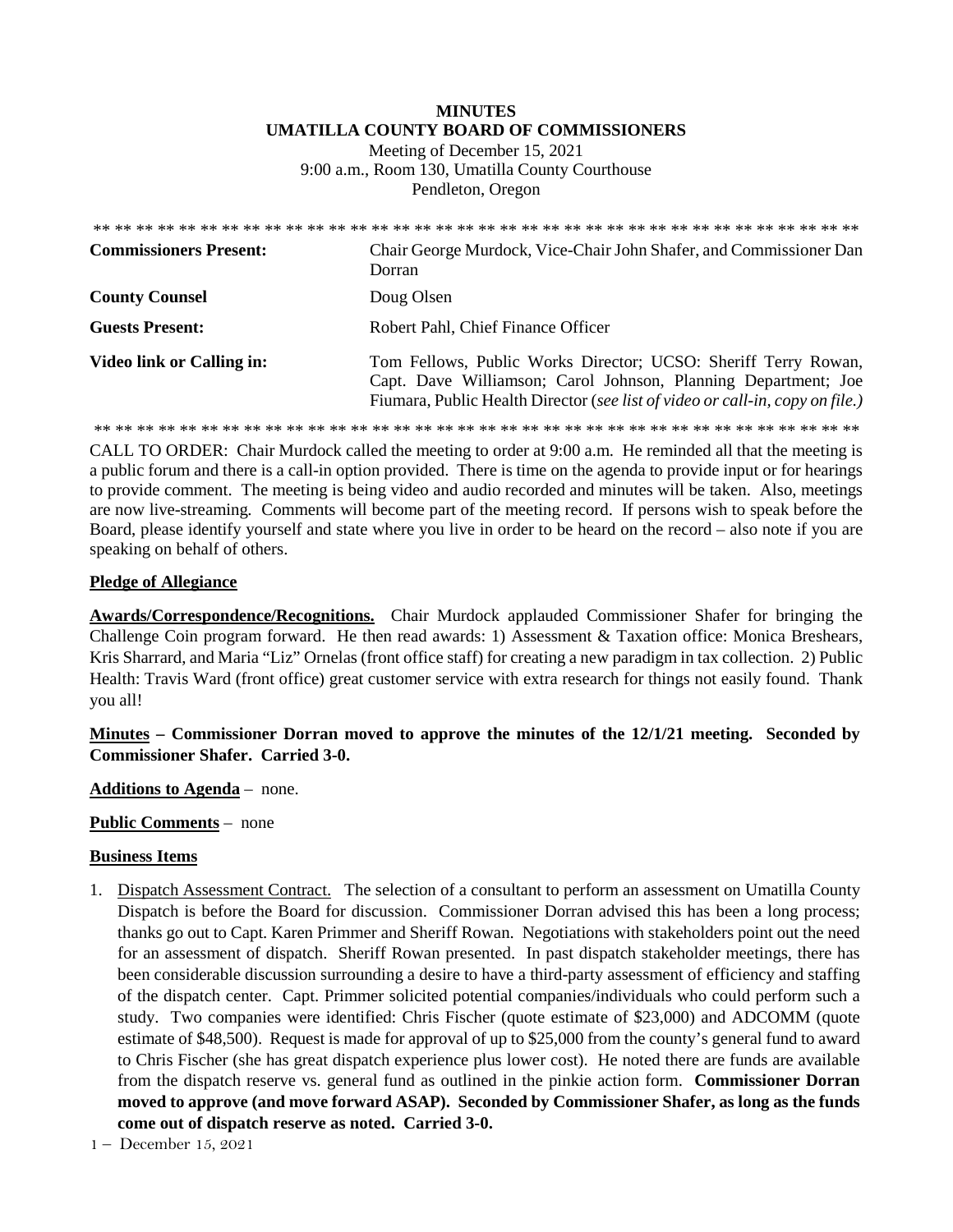- 2. Sheriff's Office Purchase. Presented by Capt. Dave Williamson. A purchase of ammunition is before the Board due to the amount. In order to maintain necessary job skills and comply with Oregon DPSST annual training requirements to maintain certification, deputies need to have a significant amount of firearms training, which requires a large amount of ammunition. This is a planned and budgeted expense. Request is made for authorization to purchase a mixed order of both duty and practice ammunition for rifles and handguns in a total amount of \$12,293.46 from Dooley Enterprises, Inc. The supply should last through the end of this fiscal year. **Commissioner Dorran moved to approve the purchase. Seconded by Commissioner Shafer. Carried 3-0.**
- 3. Software Update Purchase. Presented by Capt. Williamson. Authorization is sought for Board approval to update the Sun Ridge system to interface the jail In Custody program with ODHS which would automatically generate a report to be in compliance with HB2107. The purchase is before the Board due to the amount. **Commissioner Dorran moved to approve the purchase and payment of \$8,800 to Sun Ridge Systems. Seconded by Commissioner Shafer. Carried, 3-0.**
- 4. Stateline Wind Project comments. Presented by Carol Johnson, Planning. County comments for a state permitted project are before the Board for approval. Stateline Wind Project has requested an amendment of its site certificate to the Oregon Department. of Energy, for a number of changes (replacement of blades, construction or replacement/decommissioning, etc.). Planning staff has worked with ODOE regarding comments for the Stateline Wind Project – RFA6. **Commissioner Dorran moved to approve. Seconded by Commissioner Shafer. Carried, 3-0.**
- 5. West End Solar comments. Ms. Johnson presented. This is for review and approve comments for another state permitted project. This is expediated review "fast track" and at this stage is for comments regarding applicable substantive criteria. The project is located between Hermiston and Stanfield, southeast of Hermiston. A draft letter expresses the county's position. In response to Commissioner Dorran, Ms. Johnson advised this is regarding applicable standards to be applied to the project. It is only a preliminary application. Based on high value of the property (which is over 160 acres of high value located within a viticulture area), this project has to go to the state vs. local in this instance. **Commissioner Dorran moved to approve as outlined. Commissioner Shafer seconded. Carried, 3-0.**
- 6. Wheel Loader Purchase. Tom Fellows, Public Works Director, presented. Authorization is requested to pay off the lease and purchase a 966 M CAT Wheel loader. Equipment is associated with rock crushing. This equipment has been leased for 5 years and ends on 1/5/22. Approval is requested to purchase it outright from CAT Financial with pay off of \$225,126.57. **Commissioner Dorran moved to approve as outlined. Seconded by Commissioner Shafer. Carried, 3-0.**
- 7. Public Health Accreditation. Joe Fiumara, Public Health Director, presented. A payment is before the Board for approval due to the amount. UCo Health's process towards accreditation began in February of 2020. Since that time, due to the COVID pandemic, the process has been at a relative standstill. There is still an obligation to continue paying the annual service fee, unless it is decided to pull out of the process entirely. The Health Department is prepared to refocus efforts on accreditation. It was found, during the COVID pandemic response, aspects of the process were helpful. Request is to approve payment of the 2022 annual accreditation services fee of \$5,600. Per UCO Health's cost allocation policy, the amount will be split between/among all budgets, including some general funded budgets. **Commissioner Shafer moved to approve payment. Seconded by Commissioner Dorran. Carried, 3-0.**
- 8. Public Health Contract. Mr. Fiumara presented. UCo Health continues to have need to put out educational messaging to the community, updates regarding the pandemic response, and other health related education materials. The existing contract with Elkhorn Media has expired and it is recommended to continue efforts throughout the rest of the fiscal year. Request is made to approve payment to Elkhorn Media in the amount of \$4,150/month from December 2021 through June 2022. Allocation of costs will come out of budgets which are providing the additional information. In response to Commissioner Dorran question about a new

<sup>2 –</sup> December 15, 2021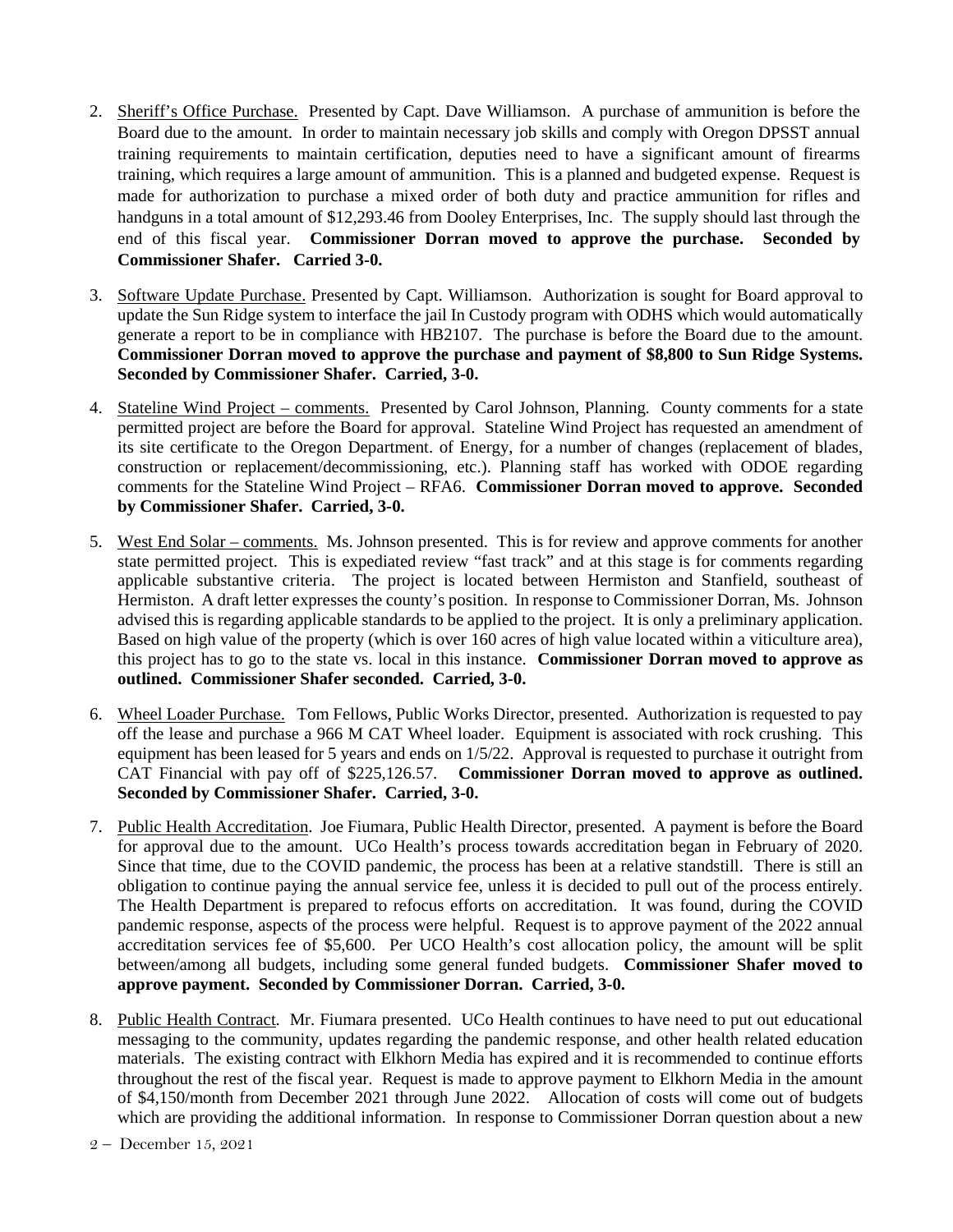PR person, Mr. Fiumara talked about coordination and the plan as things change and focus shifts month to month, factors will be assessed (i.e., November is Great American Smoke out). Therefore, messaging will happen as needed. **Commissioner Shafer moved to approve payment of \$4,150/month to Elkhorn Media from December – June, 2022. Seconded by Commissioner Dorran. Carried, 3-0.**

- 9. Public Health Annual Dues. Mr. Fiumara presented. UCo Health is an active member of CLHO (Conference of Local Health Officials), a  $501(c)(6)$  non-profit organization that represents all 32 local public health departments in Oregon. The 2021-22 annual dues are \$5,069.24 (increased slightly and based on population). Per UCO Health's cost allocation policy, the amount will be split between/among all budgets, including some general funded budgets. At CLHO is opportunity to provide feedback and time to input for state policies. **Commissioner Shafer moved to approve payment. Seconded by Commissioner Dorran. Carried, 3-0.**
- 10. Creation of Positions Public Health. Mr. Fiumara presented. UCo Health is receiving additional investments from the legislature, through Oregon Health Authority, to support public health modernization. This investment also requires performing additional work. To that end, there is need for hiring additional staff to complete this work. Funding is being fully provided. There is a regional component included for which Umatilla County will be the fiscal agent. Approval is requested to create three FTE positions for Community Health Systems Developer, Range 23, contingent on grant funds being received. There is no anticipated impact on general funds to support these three positions. **Commissioner Shafer moved to approve. Seconded by Commissioner Dorran. Carried, 3-0.**
- 11. Workforce Retention/Recruitment. Presented by Mr. Fiumara. The potential for signing bonuses for certain positions is before the Board for approval, as well as retention incentives for Public Health Staff. For the Health Department portion, a limited duration, sign-on bonuses for positions they are having trouble filling is being sought. On the second category, starting to receive funds for workforce retention out of the federal funding package passed through OHA to Public Health departments. These funds will be used pay retention incentives to requisite staff as appropriate.

Doug Olsen added, for the DDA's portion, echoing the same situation as in Public Health. The County has various openings in those two departments, whereby it is hoped to fill vacancies with signing bonuses. Mr. Olsen advised there are two different actions requested. **Commissioner Shafer moved to approve recruiting with signing bonuses for DDA positions in the DA's office and for nursing and similar positions in Public Health. Seconded by Commissioner Dorran. Carried, 3-0. Motion was made by Commissioner Shafer for retention efforts for Public Health, utilizing Workforce Development Funds for retention incentives. Seconded by Commissioner Dorran. Carried, 3-0.** 

- 12. Post Retirement Employment. Presented by Mr. Olsen, on behalf of H.R. Each year, employees are required to request to H.R along with their manager to extend the temporary special employee status. Three employees are impacted and H.R. has received acknowledgement by the respective managers. **Commissioner Dorran moved to approve temporary special employment of three PERS retirees through 2022. Seconded by Commissioner Shafer. Carried, 3-0.**
- 13. Supplemental Budgets Public Hearing. Chair Murdock opened the public hearing at 9:29 a.m. The staff report was presented by Robert Pahl, Chief Finance Officer. There were eighteen supplemental budgets, Budget Order number 2022-08 (Sheriff Special Projects: Emergency Management Grants) requires a decrease in State Revenue of \$86,632, an increase in Transfers In of \$10,000, decreases in Materials & Services of \$25,500 and in Capital Outlay of \$57,582, and an increase in Contingency of \$9,450. 2022-11 (Economic Development Program) requires increases in Federal Revenue of \$100,000 and in Materials & Services of \$100,000. 2022-12 (2050 Plan: Central Water Project) requires increases in Transfers In of \$2,000,000 and in Materials & Services of \$2,000,000.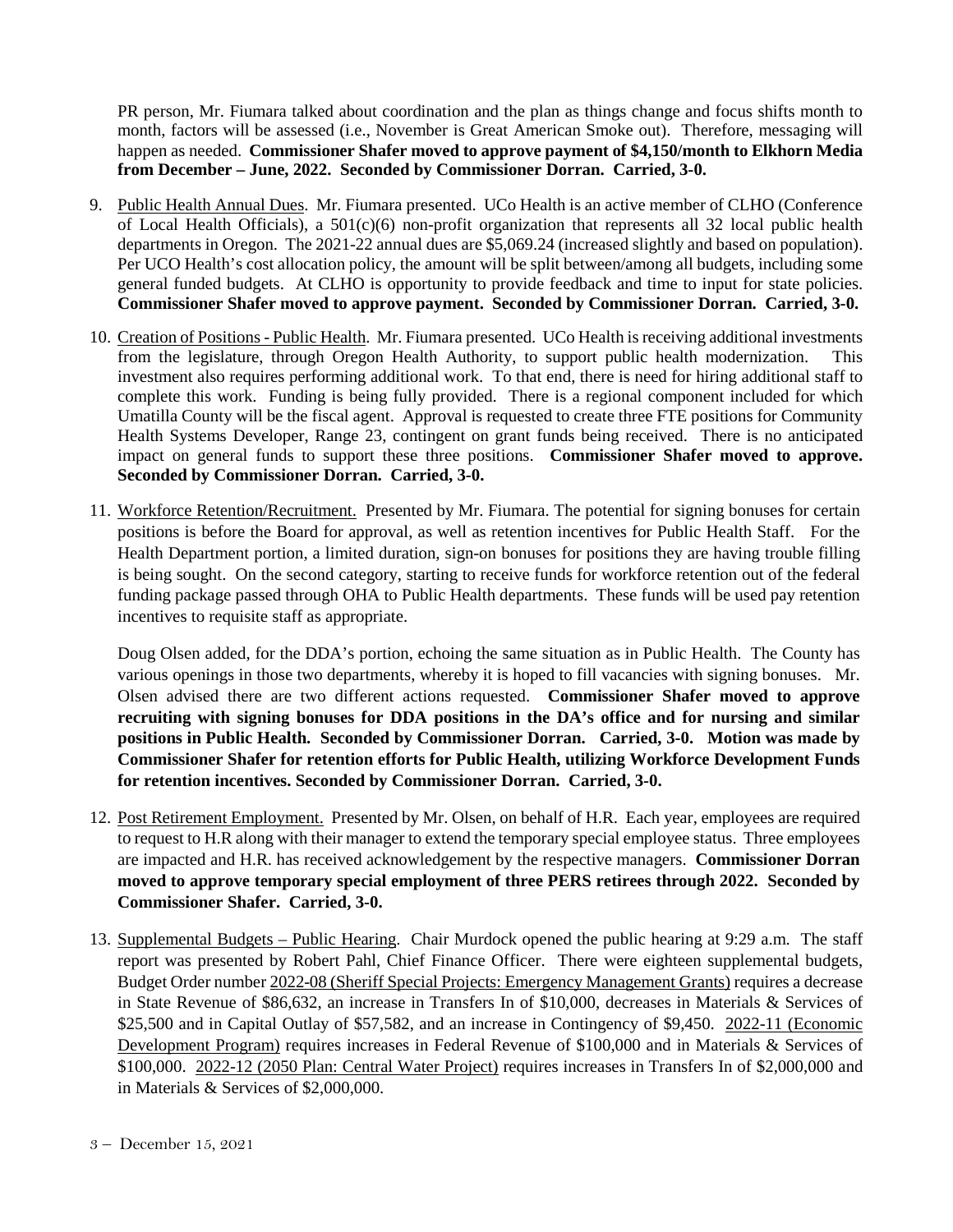2022-13 (Economic Development Reserve) requires increases in Transfers In of \$100,000 and in Materials & Services of \$100,000. 2022-14 (Facilities Reserve Program) requires increases in Transfers In of \$500,000 and in Capital Outlay of \$500,000. 2022-15 (Public Works) requires increases in Transfers In of \$2,000,000 and in Contingency of \$2,000,000. 2022-16 (General County) requires an increase in Transfers Out of \$10,000 and a decrease in Contingency of \$10,000. 2022-17 (Gen Fund-Communicable Disease) requires increases in State Revenue of \$1,100,000, in Personnel Services of \$500,000, and in Materials & Services of \$600,000.

2022-18 (GF – Health Dept.) requires increases in Federal Revenue of \$40,000 and in Materials & Services of \$40,000. 2022-19 (Parks Program) requires increases in Transfers In of \$150,000 and in Contingency of \$150,000. 2022-20 (Human Services-SE63 Peer Program) requires an increase in Beginning Cash of \$214,000, a decrease in Personnel Services of \$260,000, an increase in Materials & Services of \$503,000, and a decrease in Contingency of \$29,000.

2022-21 (Human Services-SE66 Treatment Program) requires an increase in Beginning Cash of \$76,000, a decrease in Personnel Services of \$177,000, an increase in Materials & Services of \$408,000, and a decrease in Contingency of \$155,000. 2022-22 (Human Services-SE66 IDPF Program) requires an increase in Beginning Cash of \$14,000, a decrease in Personnel Services of \$10,000, and an increase in Materials & Services of \$24,000. 2022-23 (Human Services-SE80 Gamble Prevention) requires increases in Beginning Cash of \$22,000 and in Materials & Services of \$22,000.

2022-24 (Human Services-2145 Alcohol/MH Tax) requires an increase in Beginning Cash of \$12,000, a decrease in Personnel Services of \$12,000, an increase in Materials & Services of \$116,000, and a decrease in Contingency of \$92,000. 2022-25 (Human Services-School Based MH Ctr) requires an increase in Beginning Cash of \$35,000, a decrease in Personnel Services of \$13,000, and an increase in Materials & Services of \$48,000. 2022-29 (Assessment & Taxation) requires increases in Beginning Cash of \$50,000, in Federal Revenue of \$250,000, and in Materials & Services of \$300,000. 2022-31 (Capital Purchases Management Program) requires increases in Beginning Cash of \$100,000, in Transfers In of \$140,000, and in Capital Outlay of \$240,000.

Chair Murdock asked for public comments or questions. There were none. Chair Murdock closed the public hearing at 9:36 a.m. Deliberations. None.

**In the matter approving Supplemental Budgets pursuant to ORS 294.471 for FY ending 6/30/22:** 

**Commissioner Shafer moved to adopt Budget Order No. 2022-08 (Program 1585 – Emergency Management). Seconded by Commissioner Dorran. Carried, 3-0.** 

**Commissioner Shafer moved to adopt Budget Order No. 2022-11 (Program 1029 – Economic Development). Seconded by Commissioner Dorran. Carried, 3-0.** 

**Commissioner Shafer moved to adopt Budget Order No. 2022-12 (Program 4060 – Central Water Project). Seconded by Commissioner Dorran. Carried, 3-0.** 

**Commissioner Shafer moved to adopt Budget Order No. 2022-13 (Program 1031 – Economic Development Reserve). Seconded by Commissioner Dorran. Carried, 3-0.** 

**Commissioner Shafer moved to adopt Budget Order No. 2022-14 (Program 9040 – Facilities Reserve). Seconded by Commissioner Dorran. Carried, 3-0.** 

**Commissioner Shafer moved to adopt Budget Order No. 2022-15 (Program 4530 – Public Works). Seconded by Commissioner Dorran. Carried, 3-0.** 

**Commissioner Shafer moved to adopt Budget Order No. 2022-16 (Program 9001 – General County). Seconded by Commissioner Dorran. Carried, 3-0.** 

**Commissioner Shafer moved to adopt Budget Order No. 2022-17 (Program 5513 – Communicable Disease). Seconded by Commissioner Dorran. Carried, 3-0.** 

**Commissioner Shafer moved to adopt Budget Order No. 2022-18 (Program 5534 – Health Department). Seconded by Commissioner Dorran. Carried, 3-0.**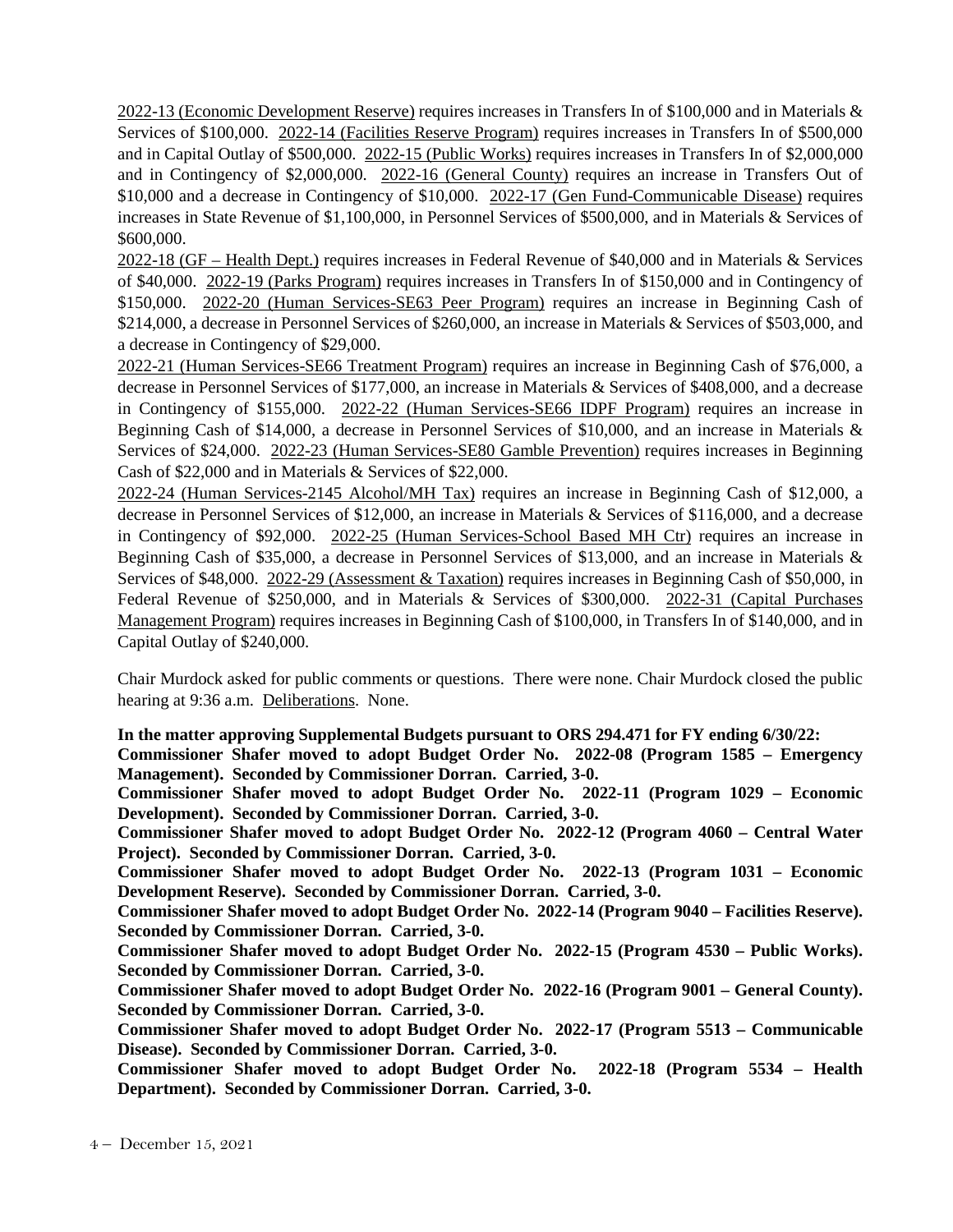**Commissioner Shafer moved to adopt Budget Order No. 2022-19 (Program 1005 – Parks). Seconded by Commissioner Dorran. Carried, 3-0.** 

**Commissioner Shafer moved to adopt Budget Order No. 2022-20 (Program 5420 – Human Services-SE63 Peer). Seconded by Commissioner Dorran. Carried, 3-0.** 

**Commissioner Shafer moved to adopt Budget Order No. 2022-21 (Program 5421 – Human Services-SE66 Treatment Services). Seconded by Commissioner Dorran. Carried, 3-0.** 

**Commissioner Shafer moved to adopt Budget Order No. 2022-22 (Program 5422 – Human Services-SE65 IDPF). Seconded by Commissioner Dorran. Carried, 3-0.** 

**Commissioner Shafer moved to adopt Budget Order No. 2022-23 (Program 5424 – Human Services-SE80 Gambling Prevention). Seconded by Commissioner Dorran. Carried, 3-0.** 

**Commissioner Shafer moved to adopt Budget Order No. 2022-24 (Program 5426 – Human Services-2145 Alcohol/MH Tax). Seconded by Commissioner Dorran. Carried, 3-0.** 

**Commissioner Shafer moved to adopt Budget Order No. 2022-25 (Program 5429 – Human Services-School Based Mental Health Center). Seconded by Commissioner Dorran. Carried, 3-0.** 

**Commissioner Shafer moved to adopt Budget Order No. 2022-26 (Program 5487 – Human Services-A&D and Gambling Treatment Services). Seconded by Commissioner Dorran. Carried, 3-0.** 

**Commissioner Shafer moved to adopt Budget Order No. 2022-29 (Program 3059 – Assessment & Taxation). Seconded by Commissioner Dorran. Carried, 3-0.** 

**Commissioner Shafer moved to adopt Budget Order No. 2022-31 (Program 9077 – Capital Purchases). Seconded by Commissioner Dorran. Carried, 3-0.** 

14. Budget Transfers. Presented by Mr. Pahl. There were six budget transfers: Budget Order 2022-09 (Board of Commissioners) requires an increase in Materials & Services of \$250,000 and a decrease of \$250,000 in Contingency. Order 2022-10 (Record Archiving) requires an increase in Materials & Services of \$15,000 and a decrease of \$15,000 in Capital Outlay. Order 2022-26 (Human Services-A&D and Gambling Services) requires a decrease in Personnel Services of \$307,000, an increase in Materials & Services of \$338,000, and decreases in Capital Outlay of \$20,000 and in Contingency of \$11,000. Order 2022-27 (Public Works) requires an increase in Transfers Out of \$150,000 and a decrease of \$150,000 in Contingency. Order 2022- 28 (Wellness Hubs) requires an increase in Materials & Services of \$100,000 and a decrease of \$100,000 in Contingency. Order 2022-30 (Local Improvement Distribution) requires increases in Transfers Out of \$140,000, and a decrease of \$140,000 in Contingency. In response to Commissioner Dorran's question regarding local improvement, Mr. Pahl explained that it includes payments and from tax abatements programs funnel through to be used in other parts of that budget. No more questions.

**In the matter approving a Budget Transfer pursuant to ORS 294.463 for FY ending 6/30/22:** 

**Commissioner Shafer moved to adopt Budget Order No. 2022-09 (Program 1004 – Board of Commissioners). Seconded by Commissioner Dorran. Carried, 3-0.**

**Commissioner Shafer moved to adopt Budget Order No. 2022-10 (Program 3513 – Records Archiving). Seconded by Commissioner Dorran. Carried, 3-0.**

**Commissioner Shafer moved to adopt Budget Order No. 2022-26 (Program 5487 – Human Services-A&D Gambling Treatment Services). Seconded by Commissioner Dorran. Carried, 3-0.**

**Commissioner Shafer moved to adopt Budget Order No. 2022-27 (Program 4530 – Public Works). Seconded by Commissioner Dorran. Carried, 3-0.**

**Commissioner Shafer moved to adopt Budget Order No. 2022-28 (Program 5640 – Wellness Hubs). Seconded by Commissioner Dorran. Carried, 3-0.**

**Commissioner Shafer moved to adopt Budget Order No. 2022-30 (Program 1650 – Local Improvement Distribution). Seconded by Commissioner Dorran. Carried, 3-0.**

Mr. Pahl advised a number of adjustments were needed in the Human Services program, which is now overseen by Community Counseling Services. Large budget amounts were needed at the outset of the transition.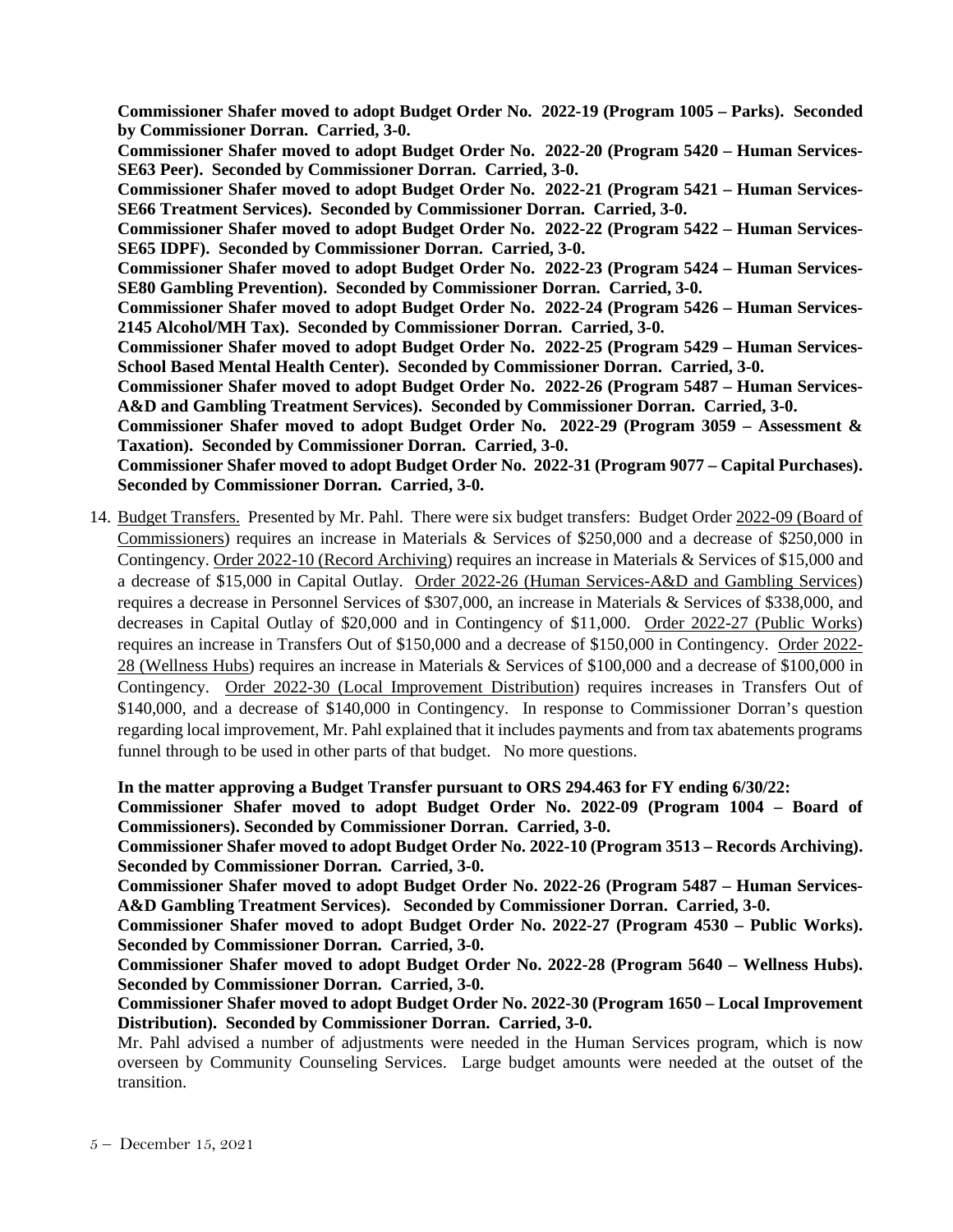- 15. Wolf Depredation Committee Appointments. Presented by Mr. Olsen. With the death of Randy Severe, there is a vacancy on the Wolf Depredation Advisory Committee. Tim Hawkins is recommended to be appointed to fill the vacancy. In addition, the terms of some of the committee have expired. It is proposed to extend these terms to 6/30/22 to allow for completion of the grant cycle. **Commissioner Dorran moved to adopt Order No. BCC2021-079. Seconded by Commissioner Shafer.** Commissioner Dorran appreciated Tim Hawkins accepting this appointment. The approval of funds in the process was well document. Last year's wolf depredations put this committee in a spotlight with a lot of depredations in eastern Oregon, particularly in Umatilla County. Due to legislative action, early work must be done by the end of December. He also commented on the involvement of Randy Severe – he gave a lot of time and effort and had great input. He passed away in November. **Carried 3-0.**
- 16. Cook Contract. The County contracted with Cooks Land and Water Consulting to provide consulting services for water planning services, including the central water project. The contract is expiring. The proposal is to continue the contract through the completion of the water project. **Commissioner Shafer moved to approve the contract with Cooks Land and Water Consulting. Seconded by Commissioner Dorran.**  Commissioner Shafer is looking forward to continuing to work with J. R. Cook. **Carried 3-0.**
- 17. Property Transaction. Presented by Mr. Olsen. Formal approval is needed to purchase property, which has been identified as potentially replacing the facility known as maintenance shop located on Court Street, one block from the courthouse. Instead of building new, this property/building is in fairly useable condition. The transaction will allow the current owner to keep the property until 6/1/22 before moving out. **Commissioner Shafer moved to adopt Order No. BCC2021-078. Seconded by Commissioner Dorran** with comments: the space is useable for county needs – nothing fancy, but we will make sure the exterior is an asset to the community. Chair Murdock also acknowledged as part of the record that Commissioner Shafer will be directly overseeing the project. **Carried 3-0.**
- 18. Echo Community Benefit Plan Grants. The next cycle of grants funded by the Echo Community Benefit Plan are before the Board for approval. **Chair Murdock moved to approve the grants and to adopt Order No. BCC2021-080. Seconded by Commissioner Dorran. Carried, 3-0.**
- 19. Adams Community Benefit Plan Board Appointments. Presented by Commissioner Dorran. This is for three appointments to the Adams Community Benefit Plan Committee. Representatives are: Adams: Graham Alderson and Jeffrey Rost (terms expire 12/31/24); Special District: Amos I. Bechtel, III (term expires 12/31/24). **Commissioner Dorran moved to adopt Order No. BCC2021-081. Seconded by Commissioner Shafer. Carried, 3-0.**
- 20. County Offices. Chair Murdock advised the county offices are restricted to public access, which are by appointment only. The proposal is to fully open the county offices as of 1/3/22. **Commissioner Dorran moved to approve. Seconded by Chair Murdock.** Commissioner Dorran commented: many have asked why county offices aren't open; cities and state offices are opening January 2022. Considering mandates at this time, the desire is to get the county up and running on a more normalized basis. Chair Murdock added the most compelling argument is that state offices will open, as well as many others. He believes in making the courthouse accessible to the public reminding that security is in place. There's no reason to diminish security at Pendleton or Hermiston.

Commissioner Shafer had questions about state affiliated programs like Community Corrections and CDDP, How will that work? Mr. Olsen advised if there are any state restrictions on such programs, and which are more restrictive by the state, those would remain in effect, and are not impacted by county decision.